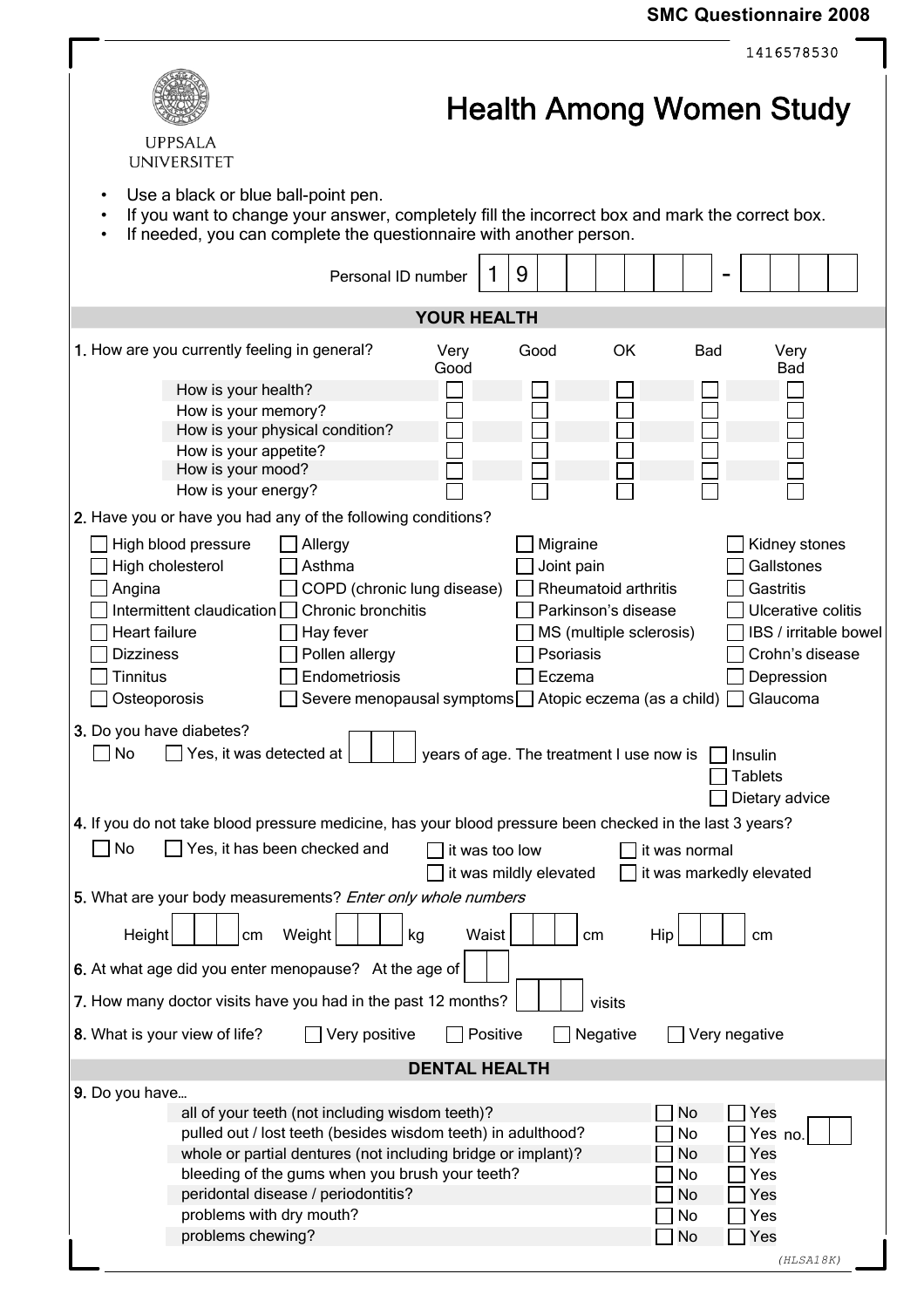| <b>ACHES AND PAINS</b><br>9038578538                                                                                                                                                                                                                                         |        |  |  |  |  |
|------------------------------------------------------------------------------------------------------------------------------------------------------------------------------------------------------------------------------------------------------------------------------|--------|--|--|--|--|
| 10. During the past 12 months have you had at work, or during chores at home, pain in:<br>the back $\Box$ No<br>$\Box$ Yes<br>the shoulders $\Box$ No<br>$\Box$ Yes<br>the neck<br>  No<br>Yes                                                                               |        |  |  |  |  |
| 11. During the past 12 months have you had pain for 3 months or longer in:<br>knee / knees $\Box$ No $\Box$ Yes<br>hips<br>  No<br>Yes                                                                                                                                       |        |  |  |  |  |
| 12. Have you had any of the following operations?<br>Torn cartilage $\Box$ No<br>$\Box$ Yes<br>artificial joint in the knee<br>No<br>Yes<br>Ligament damage in the knee $\Box$ No<br>artificial joint in the hip<br>No<br>$\Box$ Yes<br>Yes                                  |        |  |  |  |  |
| <b>MEDICINES</b>                                                                                                                                                                                                                                                             |        |  |  |  |  |
| 13. Do you regularly or intermittently use any of the following medicines?                                                                                                                                                                                                   |        |  |  |  |  |
| No<br>Cortisone in tablet form or inhalation<br>Yes $\rightarrow$ total over<br>years                                                                                                                                                                                        |        |  |  |  |  |
| Magnecyl, Bamyl, Treo, No<br>Yes,<br>tablets/week during<br>less than 10 years<br>$10-20$ years<br>Aspirin, Albyl, Trombyl<br>more than 20 years                                                                                                                             |        |  |  |  |  |
| Alvedon, Panodil, Reliv,  <br>No<br>Yes,<br>less than 10 years<br>tablets/week during<br>$10-20$ years<br>Citodon<br>more than 20 years                                                                                                                                      |        |  |  |  |  |
| Ipren, Diklofenak,<br>No<br>Yes,<br>$10-20$ years<br>tablets/week during<br>less than 10 years<br>Voltaren, Ibumetin, Naproxen<br>more than 20 years                                                                                                                         |        |  |  |  |  |
| 14. Have you used anitbiotics during the last 10 years? $\Box$ No<br>$\Box$ Yes $\rightarrow$ $\Box$ less than 1 course a year $\Box$ 1 course/year $\Box$ 2-3 courses/year $\Box$ more than 3 courses/year                                                                  |        |  |  |  |  |
| 15. Have you used estrogen supplements?   No, I have never used any type of estrogen<br>$\Box$ Yes, I have taken estrogen supplements for $\Box$ less than 5 years<br>$\Box$ 5-10 years<br>more than 10 years<br>For example: $\Box$ cream / pessaries<br>tablets<br>patches |        |  |  |  |  |
| SIGHT, HEARING AND BALANCE                                                                                                                                                                                                                                                   |        |  |  |  |  |
| No<br>Yes $\rightarrow$ When I was<br>16. Have you had cataract surgery?<br>years old.                                                                                                                                                                                       |        |  |  |  |  |
| 17. Do you use a hearing aid?<br>No<br>Yes $\rightarrow$ At which age did you start using a hearing aid?<br>$\blacksquare$<br>before 30 $\Box$ 30-40 $\Box$ 40-50 $\Box$ 50-60 $\Box$ 60-70 $\Box$ 70-80 $\Box$ after 80                                                     |        |  |  |  |  |
| 18. Do you have a good sense of taste?<br>$\Box$ Yes<br>No $\rightarrow$ At which age did you lose your sense of taste?<br>before 30 $\Box$ 30-40 $\Box$ 40-50 $\Box$ 50-60 $\Box$ 60-70 $\Box$ 70-80 $\Box$ after 80                                                        |        |  |  |  |  |
| 19. Do you have good balance?<br>No $\rightarrow$ At which age did your balance become impaired?<br>Yes<br>before 30 $\Box$ 30-40 $\Box$ 40-50 $\Box$ 50-60 $\Box$ 60-70 $\Box$ 70-80 $\Box$ after 80                                                                        |        |  |  |  |  |
| 20. Have you had a fall during the past 12 months?<br>No<br>$time(s)$ .<br>Yes,                                                                                                                                                                                              |        |  |  |  |  |
| <b>SLEEP HABITS</b>                                                                                                                                                                                                                                                          |        |  |  |  |  |
| 21. How much sleep do you need per day?<br>hours How long do you sleep per night on average?                                                                                                                                                                                 | hours  |  |  |  |  |
| $\ddot{\phantom{0}}$<br>22. What time do you usually fall asleep?<br>(time) What time do you usually wake?                                                                                                                                                                   | (time) |  |  |  |  |
| Do you regularly take a nap? $\Box$ No<br>$\Box$ Yes $\rightarrow$ from<br>(time) until<br>(time) per day                                                                                                                                                                    |        |  |  |  |  |
| 23. How do you find that you sleep on the whole?<br>Very good<br>$\Box$ Fairly good<br>Neither good nor bad<br>Fairly bad<br>Very bad                                                                                                                                        |        |  |  |  |  |
| 24. How often have you had the following symptoms in the past 3 months?                                                                                                                                                                                                      |        |  |  |  |  |
| Never<br>Seldom<br>Often<br>Mostly<br>Always<br>Difficulty falling asleep<br>Repeatedly waking up with difficulty falling asleep<br>Premature awakening<br>Disturbed / restless sleep<br>Sleep apnea / apnea<br>Disturbing snoring                                           |        |  |  |  |  |
| 25. During your working life, have you had working hours that required you to work at night at least a few times per<br>month?                                                                                                                                               |        |  |  |  |  |
| Yes, I did this for<br>No<br>years.                                                                                                                                                                                                                                          |        |  |  |  |  |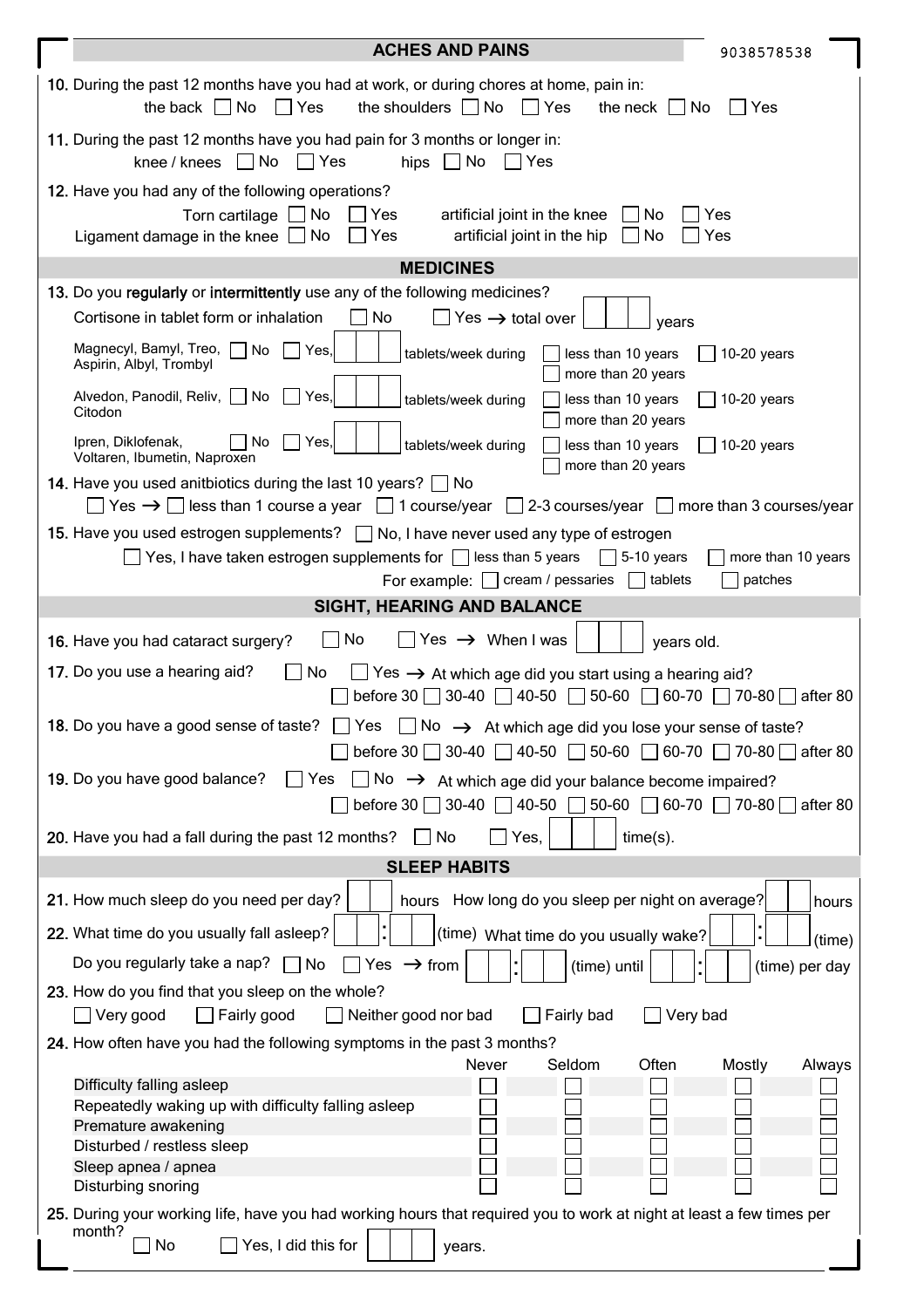|                                                                  | <b>TOILET HABITS</b>                                                                                                                                                                                |                           | 9608578531          |                                                 |          |  |  |
|------------------------------------------------------------------|-----------------------------------------------------------------------------------------------------------------------------------------------------------------------------------------------------|---------------------------|---------------------|-------------------------------------------------|----------|--|--|
|                                                                  | 26. These questions concern urination over the past month                                                                                                                                           |                           |                     |                                                 |          |  |  |
|                                                                  |                                                                                                                                                                                                     | Not at all                | A little            | Moderately                                      | Much     |  |  |
|                                                                  | Do you have symptoms from the lower urinary tract?                                                                                                                                                  |                           |                     |                                                 |          |  |  |
|                                                                  | Do you think you urinate often?<br>Do you have a strong urge to urinate?                                                                                                                            |                           |                     |                                                 |          |  |  |
|                                                                  | Do you experience urinary leakage when training?                                                                                                                                                    |                           |                     |                                                 |          |  |  |
|                                                                  | Is there leakage of urine during physical exertion / when coughing?                                                                                                                                 |                           |                     |                                                 |          |  |  |
|                                                                  | Is there leakage of urine without any activity?                                                                                                                                                     |                           |                     |                                                 |          |  |  |
|                                                                  | Does the urine leak in drops?                                                                                                                                                                       |                           |                     |                                                 |          |  |  |
|                                                                  | Is there leakage of large amounts of urine?                                                                                                                                                         |                           |                     |                                                 |          |  |  |
|                                                                  | Do you get up at night to urinate?                                                                                                                                                                  |                           |                     |                                                 |          |  |  |
|                                                                  | Are you experiencing difficulty in passing urine?<br>Does it feel like your bladder does not empty?                                                                                                 |                           |                     |                                                 |          |  |  |
|                                                                  | Is there pain when you urinate?                                                                                                                                                                     |                           |                     |                                                 |          |  |  |
|                                                                  | Never                                                                                                                                                                                               | 1 time                    | 2 times 3 times     | 4 times                                         | $5+$     |  |  |
|                                                                  | 27. How often do you usually urinate at night?                                                                                                                                                      |                           |                     |                                                 |          |  |  |
|                                                                  | 28. Have you had a urinary tract infection / urinary retention?                                                                                                                                     |                           |                     |                                                 |          |  |  |
|                                                                  |                                                                                                                                                                                                     |                           |                     |                                                 |          |  |  |
|                                                                  | Very<br>Good                                                                                                                                                                                        | Good Accept-<br>able      | Neither<br>Good/Bad | Fairly<br>Very<br>Bad<br><b>Bad</b>             | Terrible |  |  |
|                                                                  | 29. If you had to live with urination the way it is today                                                                                                                                           |                           |                     |                                                 |          |  |  |
|                                                                  | how would you feel?                                                                                                                                                                                 |                           |                     |                                                 |          |  |  |
|                                                                  | <b>30.</b> Do you have a bowel movement every day? Thes<br>No, it takes                                                                                                                             |                           |                     | day(s) between times                            |          |  |  |
|                                                                  | 31. Do you have a bowel movement several times a day?<br>∣ Yes                                                                                                                                      | No                        |                     |                                                 |          |  |  |
|                                                                  | 32. How often do you experience difficulty with bowel movements?                                                                                                                                    |                           |                     |                                                 |          |  |  |
|                                                                  | Never                                                                                                                                                                                               | less than 1 time/week     |                     | 1-6 times/week Always                           |          |  |  |
|                                                                  | 33. Do you / have you had fecal leakage?<br>No                                                                                                                                                      | Yes, I have had it before |                     | Yes, I have it now                              |          |  |  |
|                                                                  | <b>YOUR FAMILY'S HEALTH</b>                                                                                                                                                                         |                           |                     |                                                 |          |  |  |
|                                                                  | 34. Have any of your parents or siblings had:<br>No                                                                                                                                                 |                           |                     | Yes, mother Yes, father Yes, sibling Don't know |          |  |  |
|                                                                  | <b>Breast cancer</b>                                                                                                                                                                                |                           |                     |                                                 |          |  |  |
|                                                                  | Prostate cancer                                                                                                                                                                                     |                           |                     |                                                 |          |  |  |
|                                                                  | Colon cancer                                                                                                                                                                                        |                           |                     |                                                 |          |  |  |
|                                                                  | Other cancer<br>Rheumatoid arthritis                                                                                                                                                                |                           |                     |                                                 |          |  |  |
|                                                                  | Psoriasis                                                                                                                                                                                           |                           |                     |                                                 |          |  |  |
|                                                                  | <b>Diabetes</b>                                                                                                                                                                                     |                           |                     |                                                 |          |  |  |
|                                                                  | High blood pressure                                                                                                                                                                                 |                           |                     |                                                 |          |  |  |
|                                                                  | Myocardial infarction before 60                                                                                                                                                                     |                           |                     |                                                 |          |  |  |
|                                                                  | 35. What age did your parents live to?                                                                                                                                                              |                           |                     |                                                 |          |  |  |
|                                                                  |                                                                                                                                                                                                     |                           |                     |                                                 |          |  |  |
|                                                                  | Mother was<br>Father was<br>years old<br>Mother still alive                                                                                                                                         |                           | years old           | Father still alive                              |          |  |  |
|                                                                  | <b>STRESS</b>                                                                                                                                                                                       |                           |                     |                                                 |          |  |  |
|                                                                  | 36. By stress, we mean that you feel tense, irritable, nervous, anxious or have difficulty sleeping because of<br>situations at work or in private life (e.g. feelings of sadness or powerlessness) |                           |                     |                                                 |          |  |  |
|                                                                  |                                                                                                                                                                                                     |                           |                     |                                                 |          |  |  |
| In private life At work<br>I have never experienced stress       |                                                                                                                                                                                                     |                           |                     |                                                 |          |  |  |
| I have experienced a stressful period                            |                                                                                                                                                                                                     |                           |                     |                                                 |          |  |  |
| I have experienced a stressful period in the past 5 years        |                                                                                                                                                                                                     |                           |                     |                                                 |          |  |  |
| I have experienced several periods of stress in the past 5 years |                                                                                                                                                                                                     |                           |                     |                                                 |          |  |  |
| I have experienced constant stress in the past year              |                                                                                                                                                                                                     |                           |                     |                                                 |          |  |  |
|                                                                  | I have experienced constant stress in the past 5 years<br>I have had many long periods of stress in my life                                                                                         |                           |                     |                                                 |          |  |  |
|                                                                  | 37. How often do you feel very strong anger?                                                                                                                                                        |                           |                     |                                                 |          |  |  |
|                                                                  |                                                                                                                                                                                                     |                           |                     |                                                 |          |  |  |
|                                                                  | times per day<br>times per week<br>seldom                                                                                                                                                           | never                     |                     |                                                 |          |  |  |